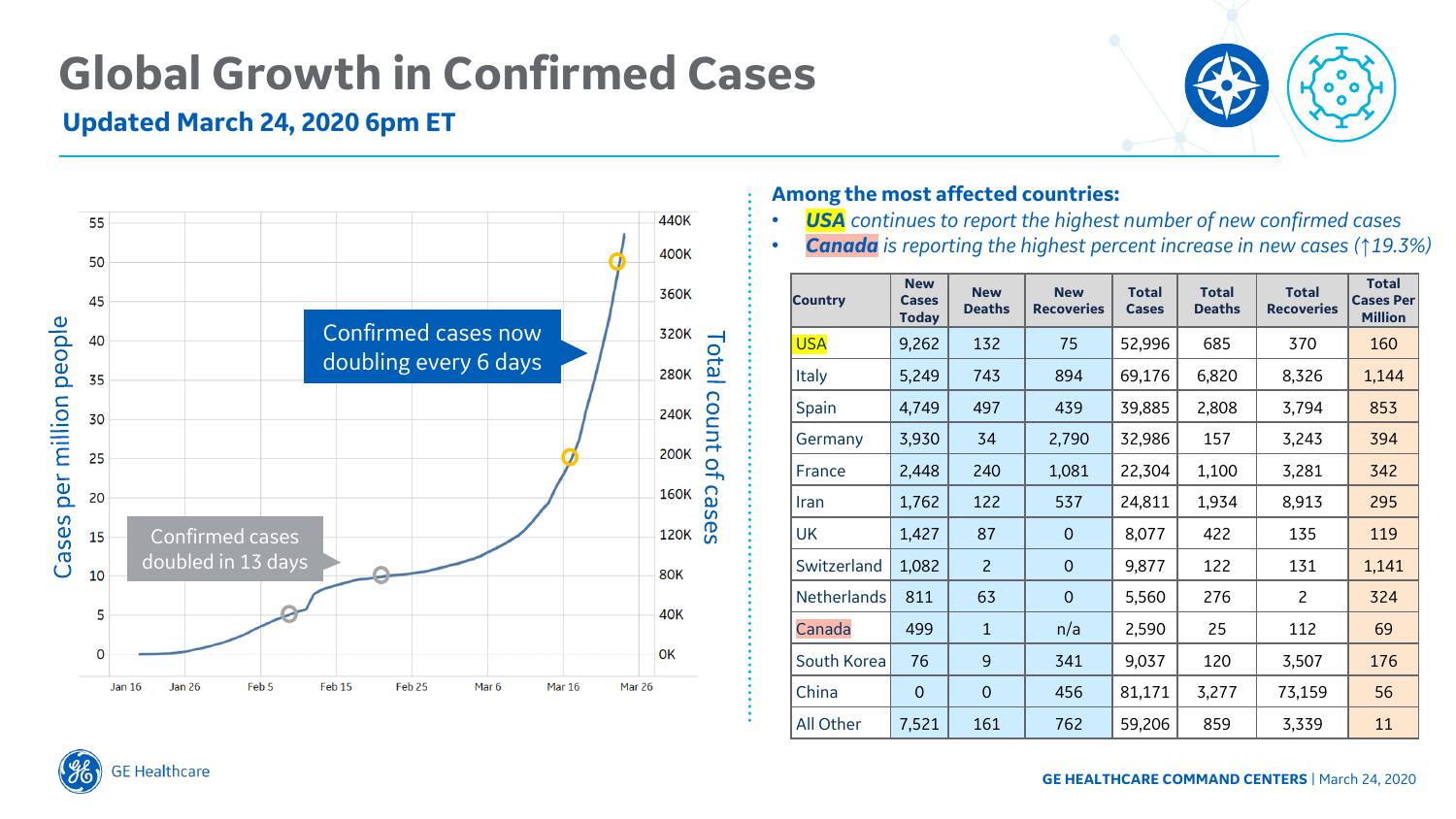### **Cases Per Million Population**

#### **Updated March 24, 2020 6pm ET**





### **Global Snapshot: Active Cases Per Million Population**



*Active cases = Total confirmed – Total recovered – Total deaths* 



Cases Per Million (Logarithmic Scale)

Cases Per Million (Logarithmic Scale)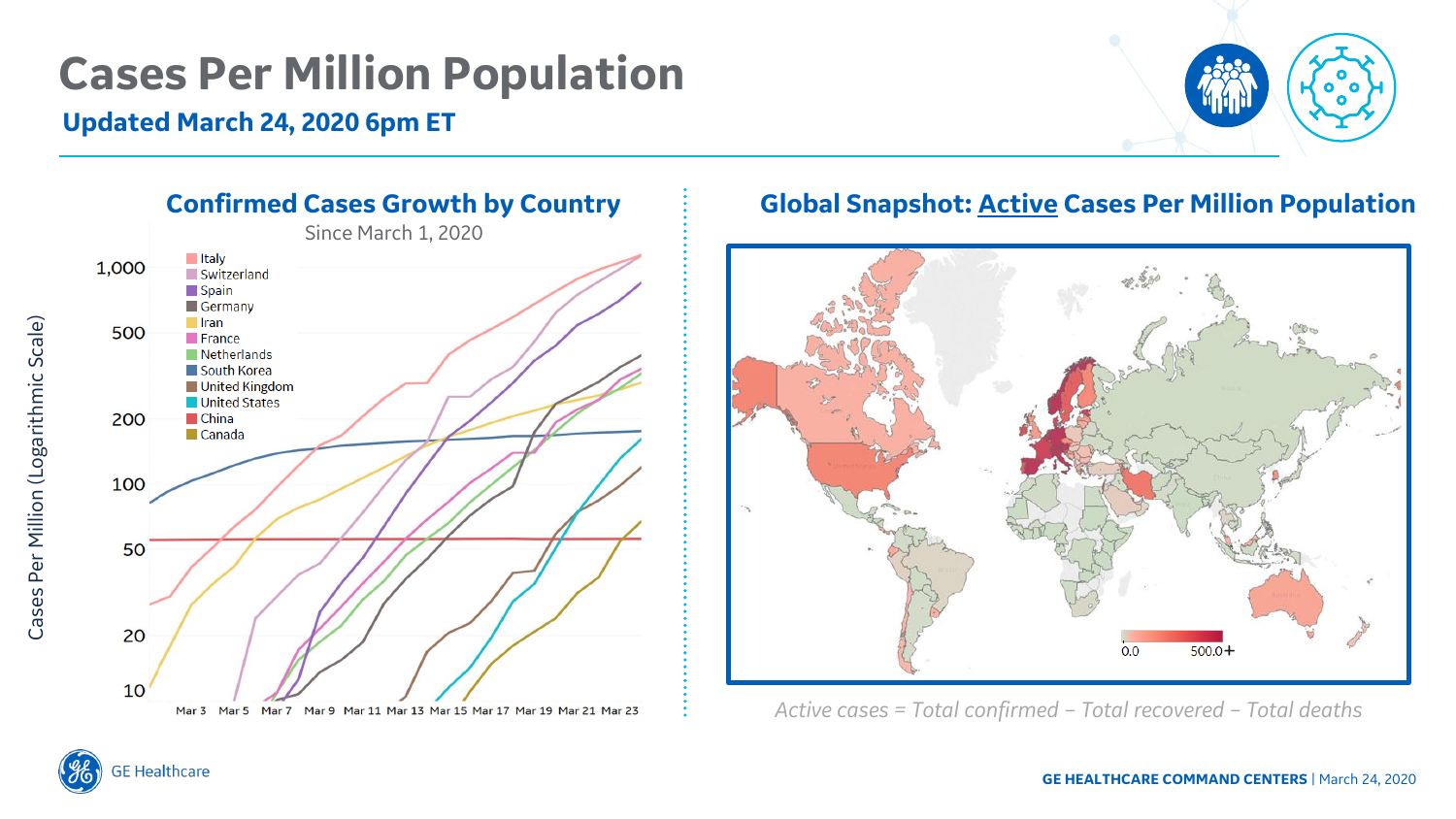## **Fatality Rate Over Time by Country**

#### **Updated March 24, 2020 6pm ET**



### **Deaths / Confirmed Cases**



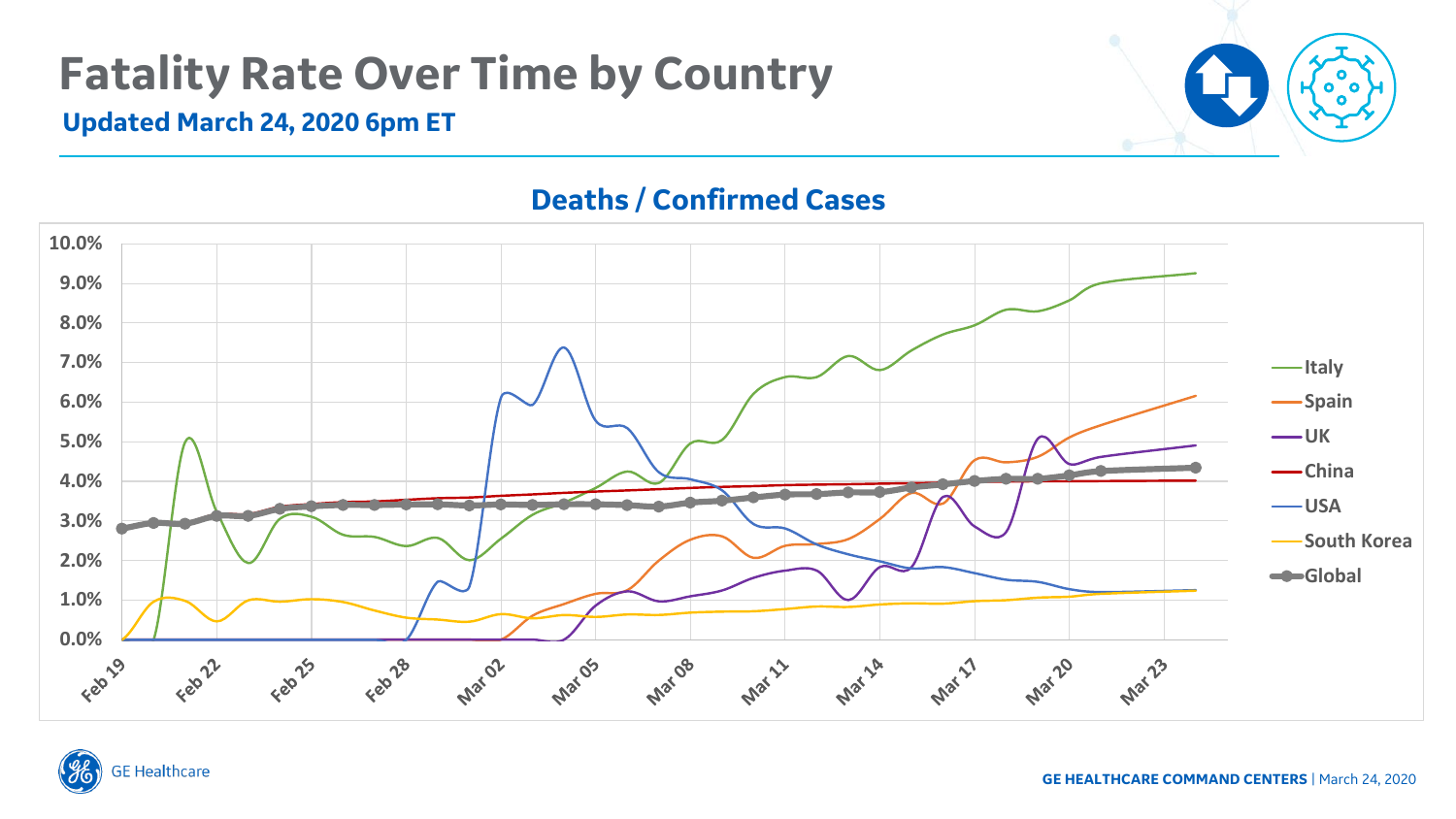

**GE Healthcare**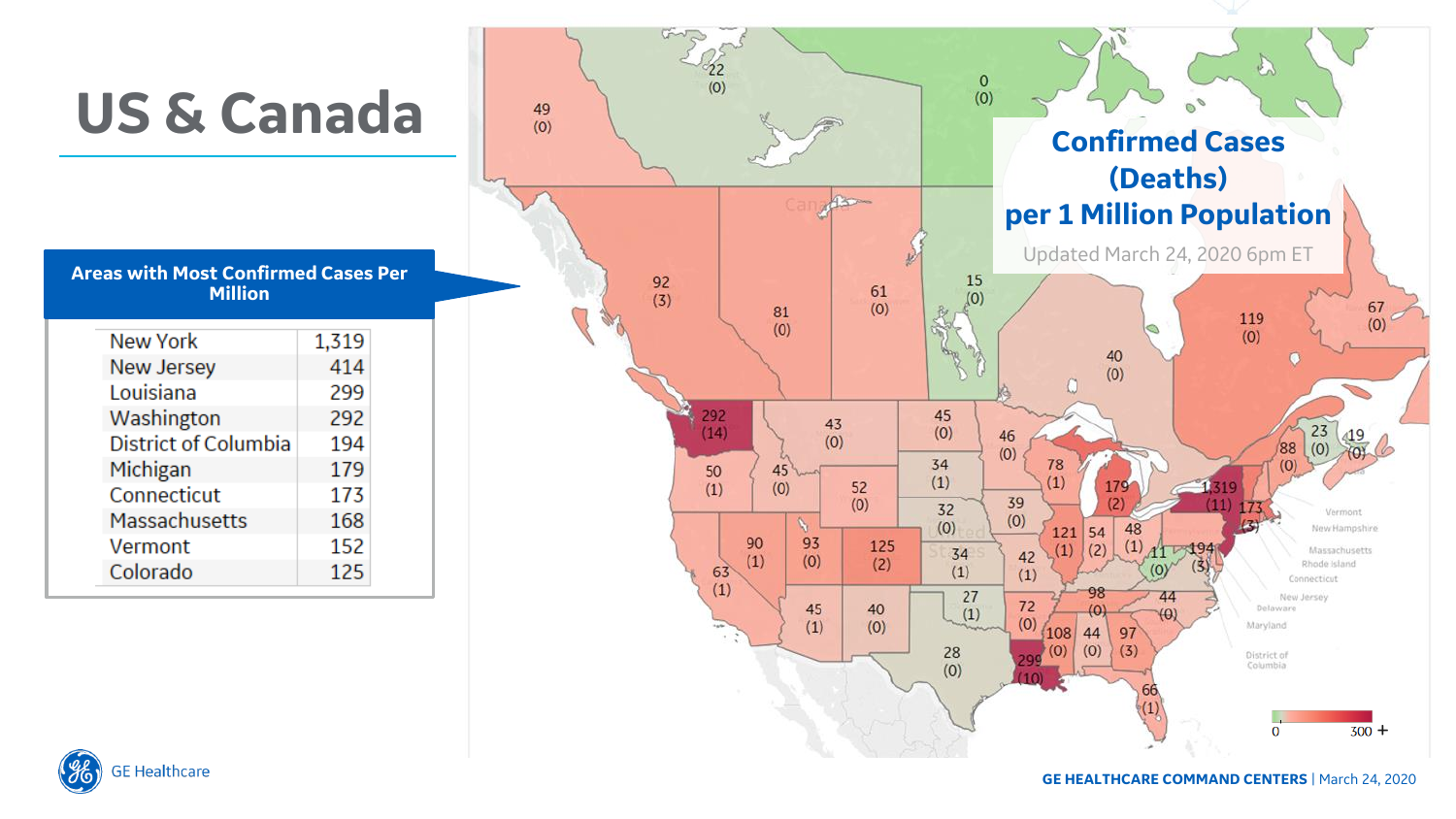

**GE Healthcare** 

**GE HEALTHCARE COMMAND CENTERS** | March 24, 2020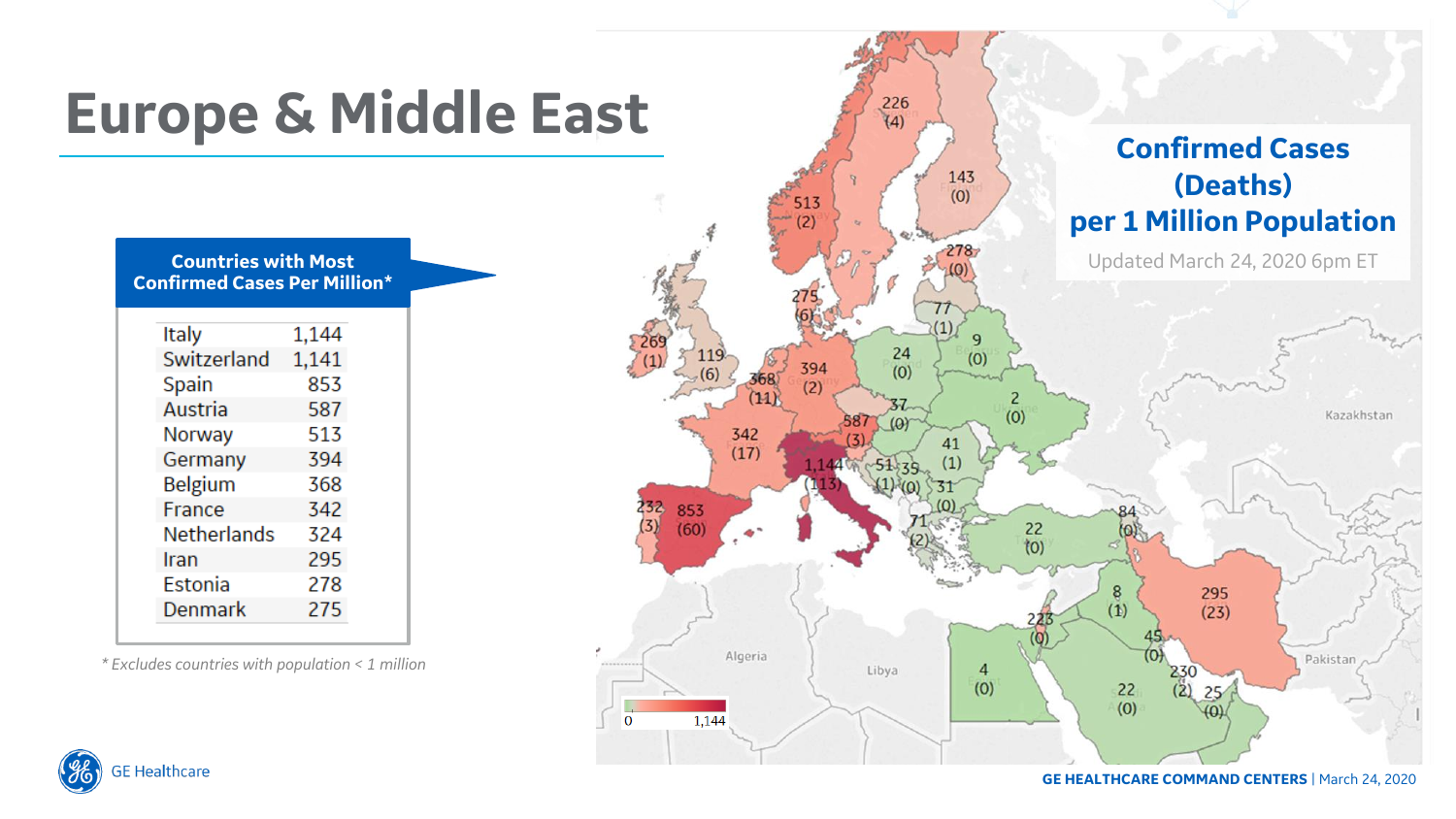# **UK & Ireland**

| <b>Confirmed Cases by Region</b> |     |  |  |  |  |
|----------------------------------|-----|--|--|--|--|
| Ireland                          | 270 |  |  |  |  |
| Wales                            | 152 |  |  |  |  |
| England                          | 122 |  |  |  |  |
| Scotland                         | 107 |  |  |  |  |
| Northern Ireland                 | 91  |  |  |  |  |